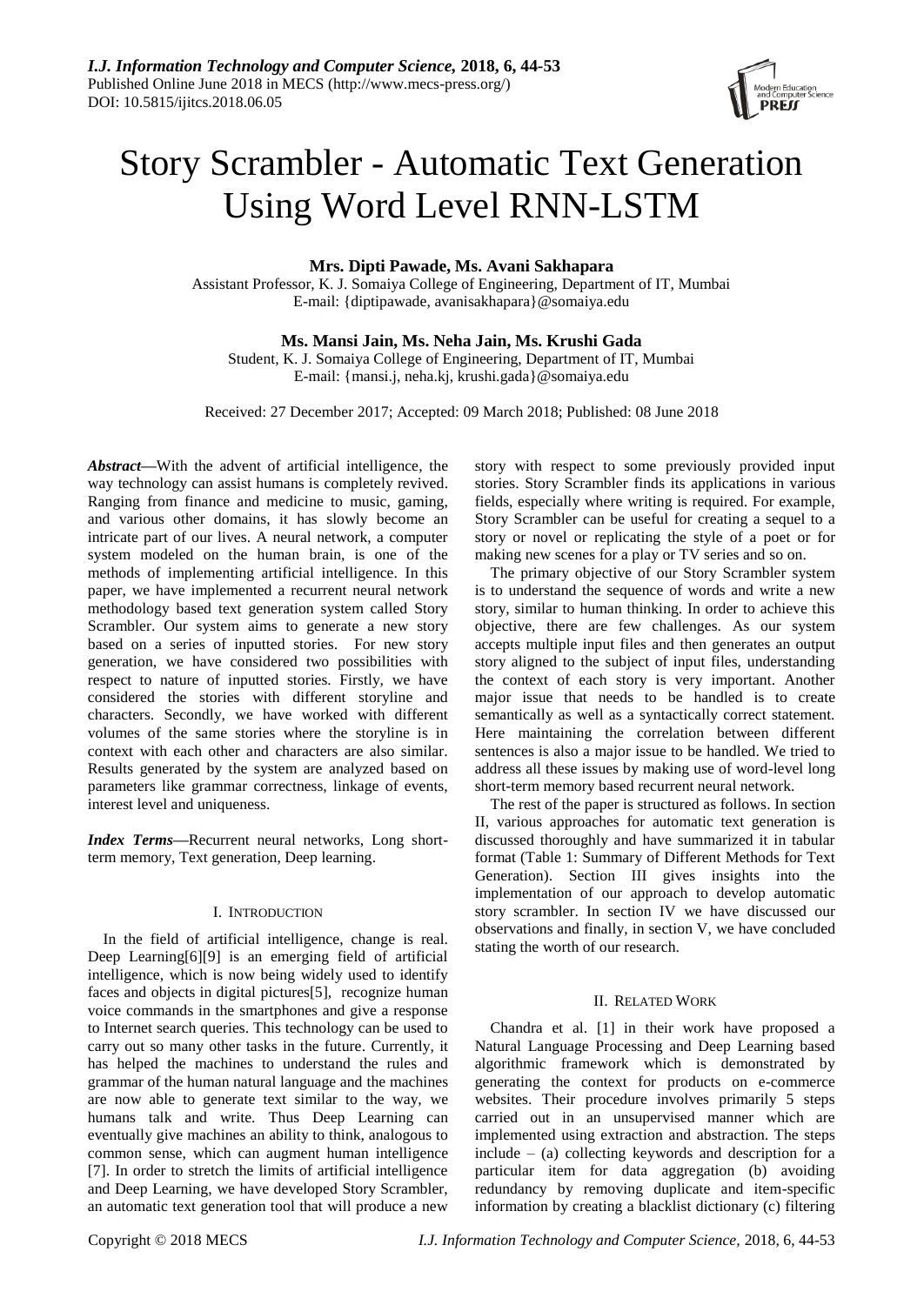those sentences and paragraphs that satisfy the user's intent (d) using Recurrent Neural Network (RNN) along with Long Short-Term Memory(LSTM) for sentence generation and Skip Grams with Negative Sampling for extraction (e) implementing TextRank so that the output is ordered contextually to provide a coherent read.

In a similar context, Thomaidou et al. [2] have proposed a method to produce promotional text snippets of advertisement content by considering the landing page of the website as their input. In order to articulate a piece of a promotional snippet, they have followed the following steps: (a) information extraction (b) sentiment analysis (c) natural language generation.

Parag Jain et al. [10], discussed a model which takes sequences of short narrations and generates a story out of it. They have used phrased based Statistical Machine Translation to figure out target language phrase-maps and then merge all the phrase-maps to get the target language text. For learning and sequence generation sequence-tosequence recurrent neural network architecture [14] is implemented.

Boyang Li et al. [11] proposed "SCHEHERAZADE" which is a story generation system using Crowdsourced Plot Graphs. For any activity, a graph is plotted. Each graph consists of three types of nodes viz. normal event, optional event and conditional event connected by precedence constraints and mutual exclusion. Basically, the plot graph is used to generate the story space and based on the precedence constraints and mutual exclusion; the sequence of events is decided. This system claims to provide narrative intelligence but yet there is scope to improve the accuracy of story quality.

Ramesh Nallapati et al. [12] have developed Abstractive Text Summarization model based on encoder-decoder RNN with Attention and Large Vocabulary Trick [13]. They have also used switching decoder/pointer architecture to handle out of vocabulary rare words. Lastly, in order to identify the key sentences, they have tracked the hierarchical document structure with hierarchical attention. For testing purpose, they have used two different databases and have achieved promising results.

Jaya et al. [15] proposed an ontology-based system where a user has to provide characters, objects, and location to generate a story. Using ontology, attributes are provided to the selected parameter and story is generated preserving the context of the domain. Later in 2012 [16], they revised the Proppian's System and put forward a system which is semantically more efficient. To maintain the semantic relevance, each sentence has to go through the reasoning process. This revised Proppian's System is further empowered by the support of ontology for explicit specification of a shared conceptualization.

Huong Thanh Le et al. [17] have put forward text summarization technique which is abstractive in nature. Keyword-based sentence generation is carried using discourse rules [18] and syntactic constraints. After that in order to create summarized and conceptually correct sentence Word graph is used.

Sakhare et al. [19] combined the forte of text

summarization techniques based on the syntactic structure of the sentences and features and recommended a hybrid approach. The input document is first preprocessed. It involves steps like sentence segmentation, tokenization, stop words removal and word stemming. The processed input is then fed separately to syntactic structure based neural network and feature-based neural network. In syntactic structure based neural network approach, first POS tagging is used to get the syntactic structure of the sentence. Then a syntactic tree is constructed using dependency grammar [20]. Once it is done, using backpropagation algorithm the neural network is trained based on two features, viz. frequency of POS tag and sequence of POS tag. In a feature-based neural network, feature score is calculated using multilayer perceptron feed forward neural network based on features like position data, concept-based feature, numerical data, term weight format based score, title feature, co-relation among sentence and co-relation among paragraph. The final score of the sentence is calculated by taking the weighted average of sentence score obtained using both approaches. Based on the final score ranking is given to each statement and top N ranking statement are considered for the summary preparation.

Selvani et al. [21] have elaborated an extractive method of text summarization based on modified weighting method and modified sentence symmetric method. They have specifically worked on documents in IEEE format which is considered as an input to the system. The following steps are performed in order to get summarized text in the same context:

- Recognize rhetorical roles based on keyword "abstract", "introduction" and "conclusion". Basically, the text extracted from these sections is considered for further processing.
- Split the extracted text into a number of sentences and tokens.
- Perform pre-processing (stemming, stop word removal etc.)
- Calculate sentence score using the proposed algorithm (modified weighting method and modified sentence symmetric method) and consider the highest score sentence as the statement to be included in the summary.

The sentence score calculation using Modified Sentence Symmetric Feature Method is done built on attributes like Cue, Key, Title, Location, Thematic and Emphasize weight of the sentence. On the other hand, the Modified Weighing Method contemplates parameters like word local score, title weight for sentence and sentence to sentence cohesion. They have also compared their results with Top Scored Method [22] and concluded that the proposed algorithm gives better results for precision, recall, and f-feature.

Akif et al. [23] developed a mobile application for summarizing the information on Turkish Wikipedia. They have elaborated the efficiency of hybrid approach when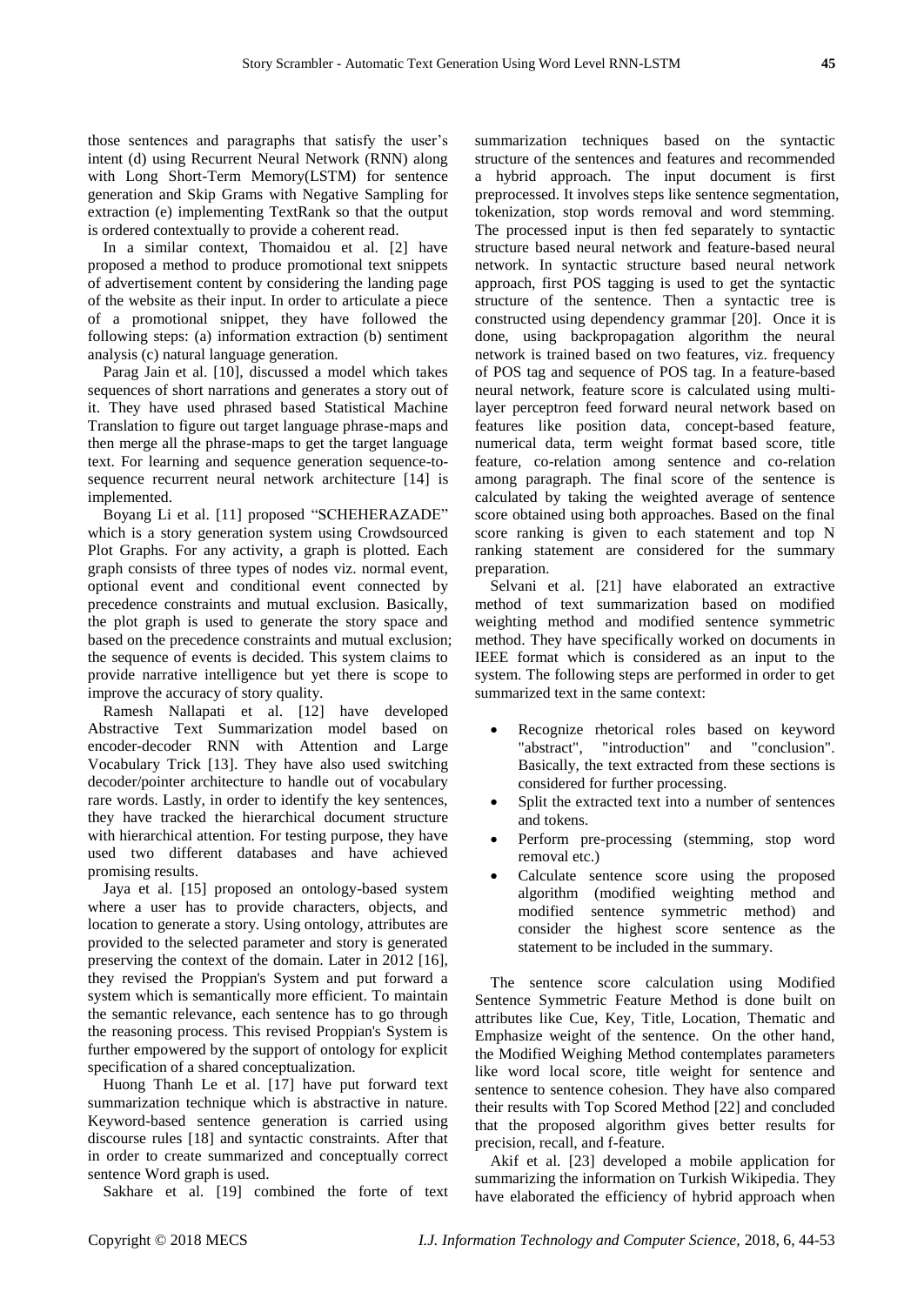structural features, Wikipedia based semantic features, and LAS based semantic features are altogether taken into consideration. They considered the length, position, and title as a structural feature. LAS based feature includes a cross method and meaningful word set while Wikipedia based semantic feature consists of Wikipedia keyword count.

application. Here three random words are selected from WordNet. Concepts of selected words are examined by using ConceptNet and then concept correlation is carried out to set the theme. Characters are set using plot generation. Here iteratively new ConceptNet search is carried out in order to build the full-fledged plot. Lastly, story evaluation is done and if it is not as per the goal, the plot is modified iteratively.

Richard et al. [24] described an expert writing prompt

| Author                            | Purpose                                                                                    | Methodology                                                                                                                                                                                                                                                 |
|-----------------------------------|--------------------------------------------------------------------------------------------|-------------------------------------------------------------------------------------------------------------------------------------------------------------------------------------------------------------------------------------------------------------|
| Chandra et al[1]                  | To produce context of product from E-<br>commerce site                                     | <b>Natural Language Processing</b><br>$\bullet$<br>Deep Learning-oriented algorithmic framework<br>$\bullet$                                                                                                                                                |
| Thomaidou et al. [2]              | To generate advertising snippet from<br>content of webpage                                 | Sentiment analysis<br>$\bullet$<br>Natural language generation<br>$\bullet$                                                                                                                                                                                 |
| Parag Jain et al. [10]            | Generate story from different sequences<br>of narrations                                   | Phrased based Statistical Machine Translation<br>$\bullet$<br>Sequence-to-sequence recurrent neural network<br>$\bullet$<br>architecture                                                                                                                    |
| Boyang Li et al. [11]             | Event-based story generation                                                               | Crowdsourced Plot Graphs<br>$\bullet$                                                                                                                                                                                                                       |
| Ramesh Nallapati et<br>al. $[12]$ | <b>Abstractive Text Summarization</b>                                                      | Encoder-decoder RNN with Attention<br>$\bullet$<br>Large Vocabulary Trick<br>$\bullet$                                                                                                                                                                      |
| Jaya et al. [15]                  | Story generation according to<br>characters, objects, and location<br>selected by the user | Ontology<br>$\bullet$                                                                                                                                                                                                                                       |
| Jaya et al. [16]                  | Semantically efficient story generation                                                    | Revised the Proppian's System<br>$\bullet$<br>Ontology<br>$\bullet$                                                                                                                                                                                         |
| Huong Thanh Le et al. [17]        | <b>Abstractive Text Summarization</b>                                                      | Discourse rules<br>$\bullet$<br>Syntactic constraints<br>$\bullet$<br>Word graph<br>$\bullet$                                                                                                                                                               |
| Sakhare et al. [19]               | Text summarization                                                                         | Ranking based on the sentence score obtained by<br>$\bullet$<br>weighted average of sentence score of syntactic<br>structure based neural network and feature-based<br>neural network                                                                       |
| Selvani et al. [21]               | Extractive text summarization                                                              | Modified weighting method<br>$\bullet$<br>Modified sentence symmetric method<br>$\bullet$                                                                                                                                                                   |
| Akif et al. [23]                  | Mobile application for Turkish<br>Wikipedia Text Summarization                             | Hybrid approach based on structural features,<br>$\bullet$<br>LSA and Wikipedia<br>based semantic features                                                                                                                                                  |
| Richard et al. [24]               | An expert writing prompt application                                                       | Knowledge base<br>$\bullet$<br>Inference engine consisting of If. Then rules<br>$\bullet$<br>WordNet<br>$\bullet$<br>ConceptNet<br>٠<br><b>Natural Language Processing</b><br>$\bullet$<br>Concept correlation<br>$\bullet$<br>Plot generation<br>$\bullet$ |
| Anushree Mehta et al. [25]        | Generate a story based on the theme<br>and length given by user                            | Natural Language Generation (NLG) process<br>$\bullet$<br>Generate and rank methodology<br>$\bullet$                                                                                                                                                        |

Anushree Mehta et al. [25] designed a system based on Natural Language Generation (NLG) process and Generate and rank methodology. This system accepts the theme and length of story to be generated as input. The script content is determined by using a lexical database, action graph, Centric Theory (CT) and local coherence. Next step is planning statement using dependency tree. Last but not least using rule-based approach and deep syntactic structure tree story is generated. Table 1 shows the summary of all the discussed methods.

## III. IMPLEMENTATION OVERVIEW

Story Scrambler takes different stories as input. Different stories can be having different storylines or same storyline. The system first understands the characters and context of each story and then tries to build a new storyline. It uses Recurrent Neural Networks - Long Short-Term Memory (RNN-LSTM) [26] to generate a new sequence of text, that is, it forms sentences based on a provided input text. Recurrent Neural Networks (RNN) [4] is dominating complex machine learning problems that involve sequences of inputs. It consists of connections in the form of loops which generates feedback and accordingly learns to change the behavior. Such kind of architecture allows the network to learn and generalize across sequences of inputs instead of identifying individual patterns. We have used RNNs as generative models rather than as predictive models. This means that our network learns the sequence of a problem and then generates an entirely new plausible sequence for the same problem domain.

Long Short-Term Memory (LSTM) [3], a common RNN architecture which can remember values for long or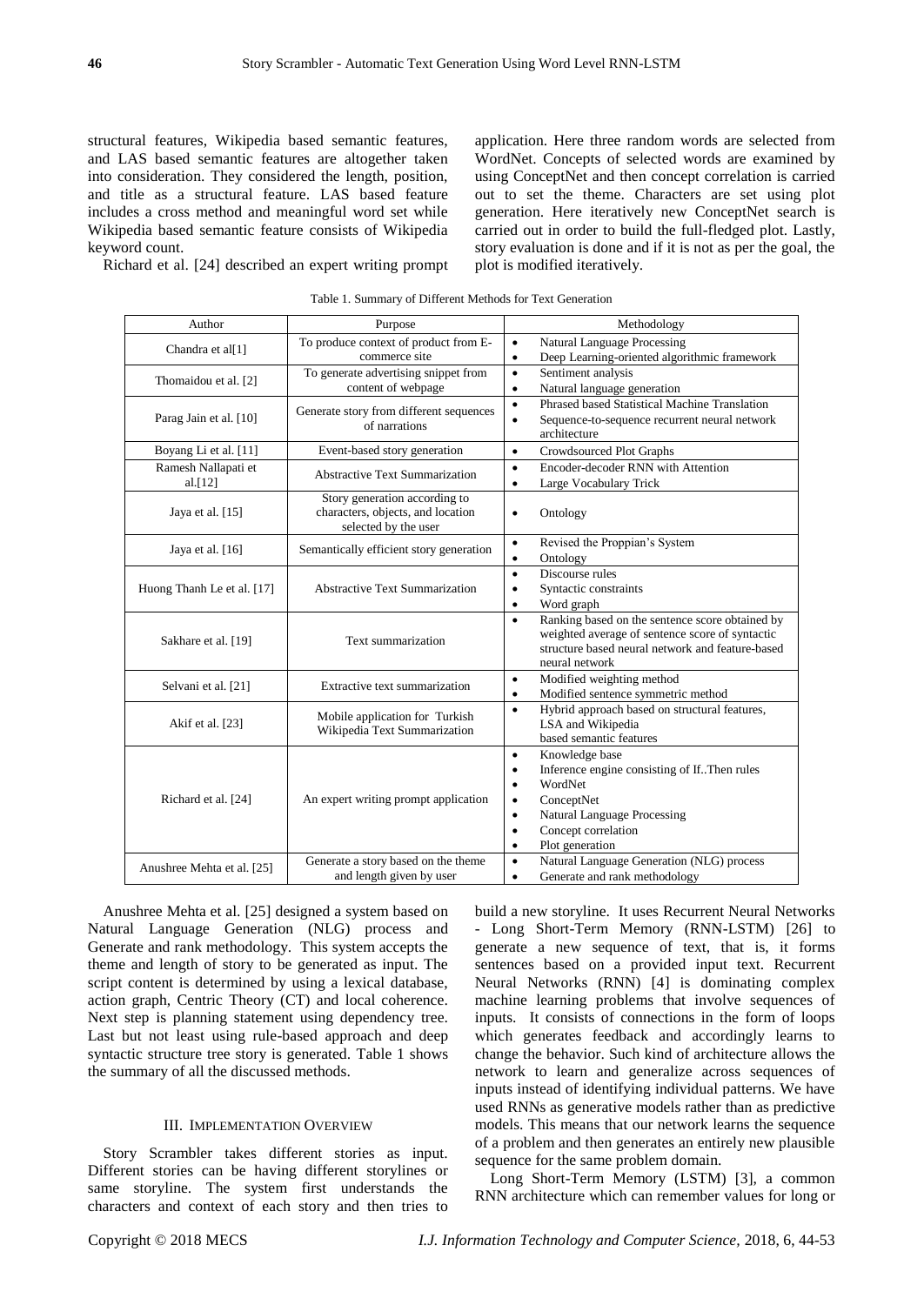short durations of time, has been developed to learn sequences of words from multiple input stories which constitute three major modules - input processing, creating and training the neural network and producing a new story.



Fig.1. Working of Story Scrambler System

#### *A. Input Processing*

This is the first step where we split the input files and the unique words are then stored in a dictionary. Input files can be one or many text files containing stories.

#### *B. Creating and Training the Neural Network*

In this module, we create a neural network in which we feed two datasets, dataX which contains words, from the input file, of a particular sequence length; dataY which contains the next word corresponding to the sequence in dataX. The data in dataX is stored by mapping the individual words of the sequence with their respective indices from the dictionary generated in input processing module. dataX is then reshaped and normalized. The second dataset, dataY, is hot encoded. In this, we create an array where the element at that index which corresponds to the respective word in the dictionary is set as 1 while the elements at the remaining indices are kept as 0.

Now, we define the LSTM model. It will contain 256 memory units (neurons). We then define the hidden layer density.

## *C. Producing the Story*

After training the network, we now produce the new story. A random seed sequence is taken as an input which is considered as the initial window. Based on this sequence, the next word is predicted. The prediction is done by calculating the probability of the words from dataY. This probability is calculated by using the softmax activation function. The window is then updated by adding the newly predicted word to the end.

Once the weights have been assigned, the program now begins generating sentences by selecting words, one at a time. The first word is selected randomly. The subsequent words are decided based on the previously determined word. By iterating over these steps multiple times, we begin forming sentences, paragraphs and ultimately a new story. Fig. 1 gives the detailed overview of the working of our system.

#### IV. RESULTS AND DISCUSSIONS

Deep Learning is a subfield of machine learning that uses algorithms working similar to brain's neural network, using models called Artificial Neural Networks. These networks are based on a collection of connected units called artificial neurons or neurons. Each connection between the neurons can transmit the signal from one neuron to another. The receiving neuron processes the signal and signals downstream neurons connected to it. The neurons are organized in the form of layers. Different layers may perform a different kind of transformations on inputs. The signals travel through the first layer called as Input Layer, till the last layer called as Output Layer. Any layers in between these two layers are called as Hidden Layer. Some arbitrary weights between 0 and 1 are assigned to each connection between the neurons. For each layer, the weighted sum is computed for the connections that point to the same neuron in the next layer. This sum is then passed to an activation function that transforms the output to a number between 0 and 1. The activation function is similar to the activity of human brains where different neurons are activated by different stimuli. The result of transformation obtained from the activation function is passed to the next neuron in the next layer. This process is repeated till the Output Layer is reached.

During training, the arbitrary weights assigned to each connection between the neurons are constantly updated in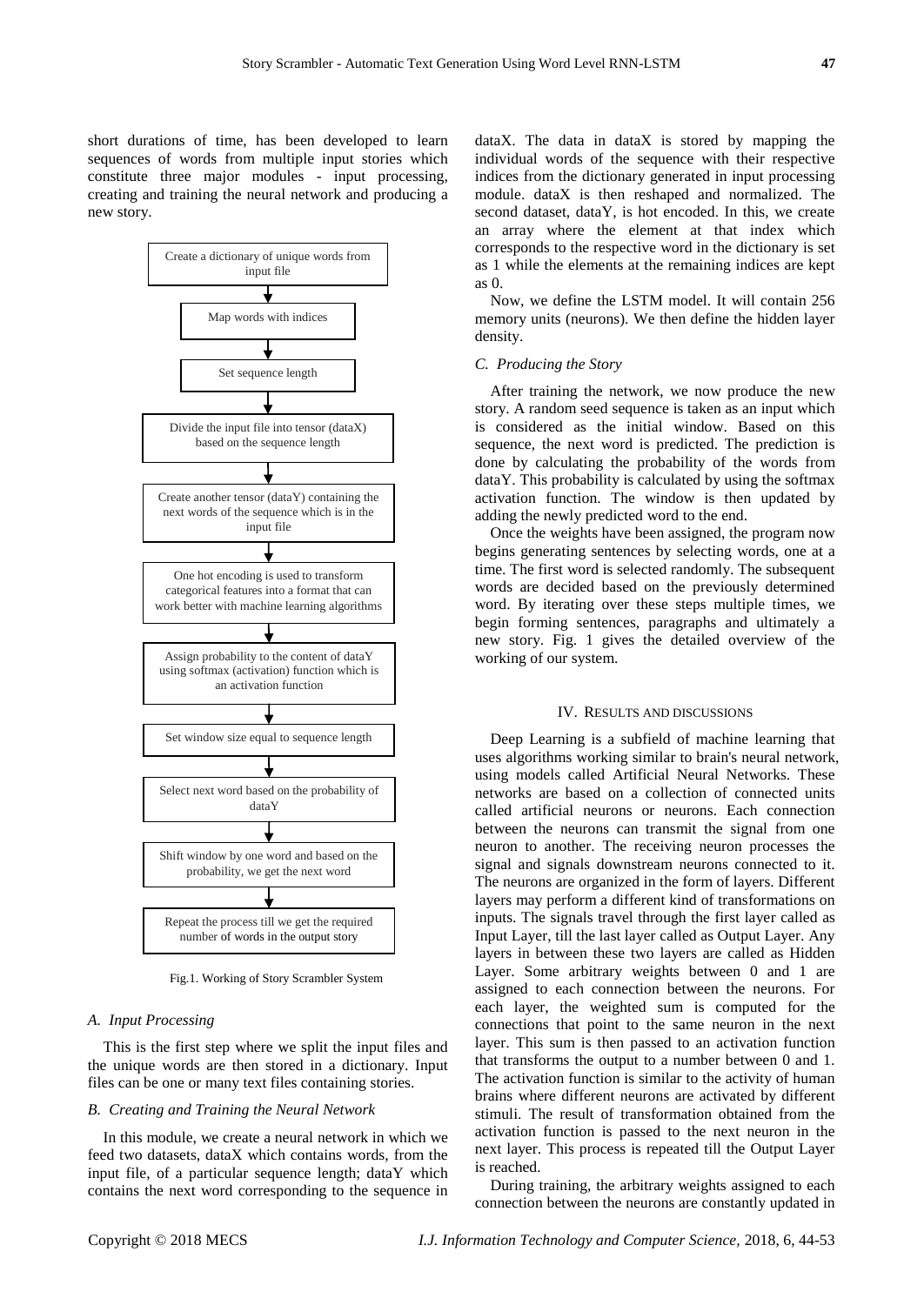the attempt to reach the optimized values. The optimization of values depends on the optimizer used. One of the widely used optimizers is called Stochastic Gradient Descent (SGD). The objective of SGD is to minimize the loss function. The loss function is the difference between the actual output and the output generated by the model. One single pass of the entire data through the model is called as a single epoch. The model learns through multiple epochs and tries to minimize the loss function. The model is trained by passing the data in batches. A batch is also commonly called as a mini-batch. The batch size refers to the number of data samples that pass through the network at one time.

Deep Learning can be in the form of supervised

learning if labeled data is used and unsupervised learning if unlabeled data is used. For story scrambler system, unsupervised learning is used through Recurrent Neural Networks.

A training set of around 30 stories where each story consists of around 5000 words, is processed on i5 Processor system having 4GB RAM. One tuple in the training set consists of the story divided into a string having the number of words equal to the specified sequence length. The train loss is calculated by varying various parameters like RNN size, the number of layers, batch size and sequence length. These results are shown in Table 2.

| RNN size | No. of layers             | Batch size | Sequence length | Train loss       |
|----------|---------------------------|------------|-----------------|------------------|
|          |                           | 20         | $\overline{25}$ | 2.35             |
|          | $\,1$                     |            | 50              | 2.1              |
|          |                           | 100        | $\overline{25}$ | 2.34             |
|          |                           |            | $\overline{50}$ | 1.8              |
|          |                           | 20         | 25              | 2.45             |
| 128      | $\sqrt{2}$                |            | $\overline{50}$ | $\overline{2.1}$ |
|          |                           | 100        | $\overline{25}$ | 2.34             |
|          |                           |            | 50              | $1.8\,$          |
|          |                           |            | $\overline{25}$ | 2.35             |
|          | 3                         | $20\,$     | 50              | $\overline{2.1}$ |
|          |                           | 100        | 25              | 2.34             |
|          |                           |            | 50              | $1.8\,$          |
|          |                           | 20         | 25              | 2.2              |
|          | $\,1$                     |            | 50              | 1.66             |
|          |                           | 100        | 25              | 1.3              |
|          |                           |            | 50              | 0.9              |
|          |                           |            | 25              | 2.14             |
| 256      | $\sqrt{2}$                | $20\,$     | 50              | $1.4\,$          |
|          |                           | 100        | 25              | 2.02             |
|          |                           |            | 50              | 0.741            |
|          | $\ensuremath{\mathbf{3}}$ | $20\,$     | 25              | 2.35             |
|          |                           |            | 50              | 0.71             |
|          |                           | 100        | 25              | 1.96             |
|          |                           |            | 50              | 0.751            |
|          |                           | 20         | 25              | 2.12             |
|          | $\,1$                     |            | 50              | 0.75             |
|          |                           |            | 25              | 2.102            |
|          |                           | 100        | 50              | 0.34             |
| 512      | $\sqrt{2}$                |            | 25              | 1.912            |
|          |                           | $20\,$     | 50              | 0.71             |
|          |                           |            | 25              | 1.8              |
|          |                           | 100        | 50              | 0.02             |
|          | $\overline{3}$            | 20         | $\overline{25}$ | 1.67             |
|          |                           |            | 50              | 0.32             |
|          |                           | 100        | 25              | 1.64             |
|          |                           |            | $\overline{50}$ | 0.01             |

Table 2. Calculation of Train Loss by Varying Parameters of the Neural Network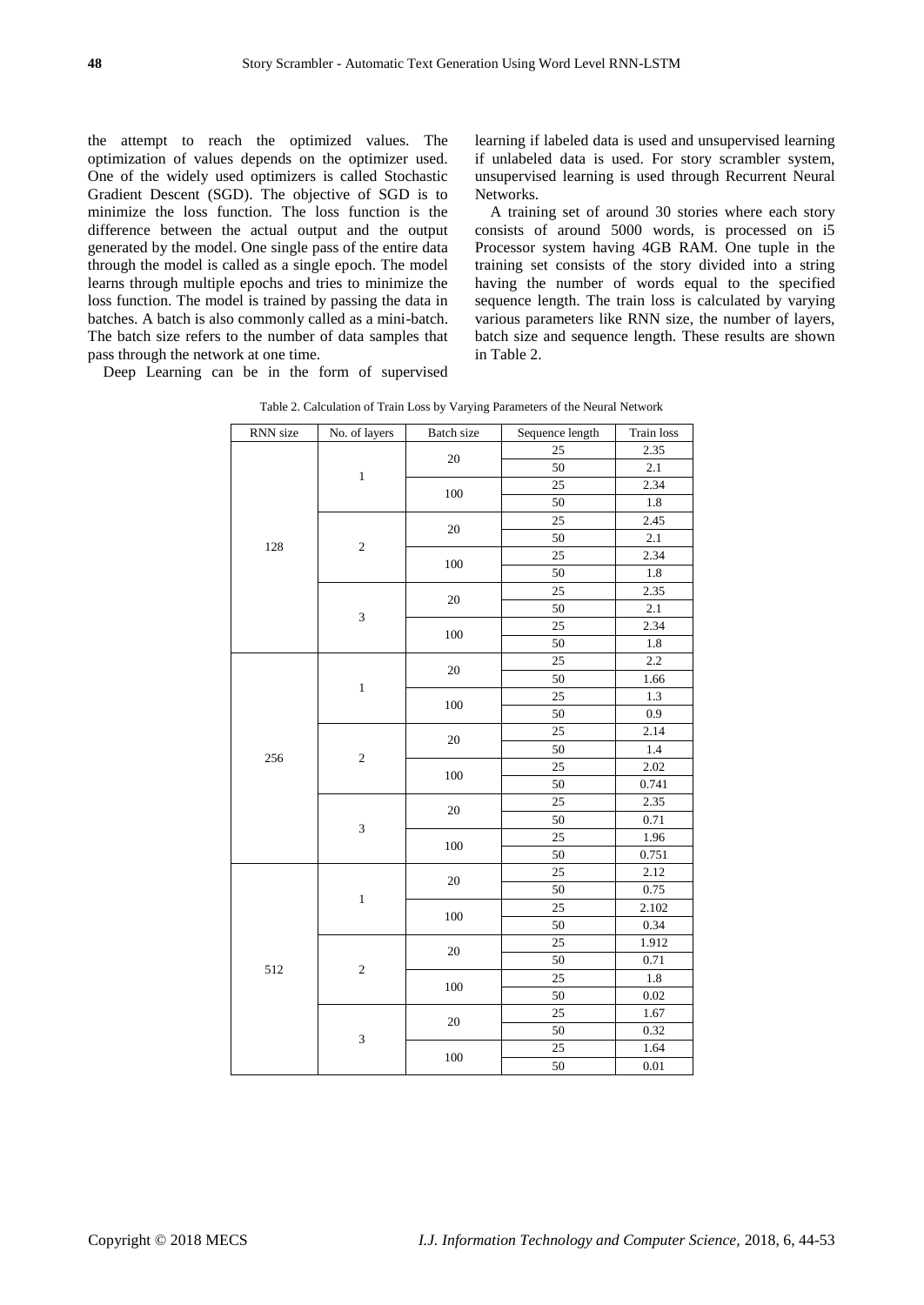

Fig.2. Train loss versus number of layers



Fig.3. Train loss versus Batch size

It is observed that as the number of layers and the RNN size is increased, the train loss is reduced as shown in Fig. 2.The minimal train loss is obtained for RNN size 512 with 3 layers.

It is also observed that as the batch size increases, the

train loss reduces as shown in Fig. 3. For our system, the minimal train loss is recorded for RNN size 512 with Batch size 100.

Lastly, the sequence length is varied to reduce the train loss further. As shown in Fig. 4, it is observed that as the sequence length is increased, the train loss is decreased.

Finally combining all these results, for our system, the minimal train loss of 0.01 is obtained for RNN size 512 with 3 layers and batch size of 100 having sequence length 50. A good sample story generated from two different input stories is demonstrated in Table 3 and the worst sample story generated is shown in Table 4. Table 5 demonstrates a good sample story generated from two different volumes of the same story. The stories considered are "Alice in Wonderland" [28] and "Charlie and the Chocolate Factory" [27]. Input story 1 and input story 2 in all the demonstrated cases is taken as it is from the book [27][28].



Fig.4. Train loss versus Sequence Length

| Input Story 1 [28]     | "Alice took up the fan and gloves, and, as the hall was very hot, she kept fanning herself all the<br>time she went on talking: Dear, dear! How queer everything is today! And yesterday things<br>went on just as usual. I wonder if I have been changed in the night? Let me think: was I the<br>same when I got up this morning? I almost think I can remember feeling a little different. But<br>if I am not the same, the next question is, Who in the world am I? Ah, that's a great puzzle!<br>And she began thinking over all the children she knew that were of the same age as herself, to<br>see if she could have been changed for any of them." [28]                                 |
|------------------------|---------------------------------------------------------------------------------------------------------------------------------------------------------------------------------------------------------------------------------------------------------------------------------------------------------------------------------------------------------------------------------------------------------------------------------------------------------------------------------------------------------------------------------------------------------------------------------------------------------------------------------------------------------------------------------------------------|
| Input Story 2 [27]     | "Walking to school in the mornings, Charlie could see great slabs of chocolate piled up high in<br>the shop windows, and he would stop and stare and press his nose against the glass, his mouth<br>watering like mad. Many times a day, he would see other children taking bars of creamy<br>chocolate out of their pockets and munching them greedily, and that, of course, was pure<br>torture. Only once a year, on his birthday, did Charlie Bucket ever get to taste a bit of<br>chocolate. The whole family saved up their money for that special occasion, and when the<br>great day arrived, Charlie was always presented with one small chocolate bar to eat all by<br>himself." $[27]$ |
| <b>Generated Story</b> | This morning Charlie can remember feeling a little different. Today he would see other<br>children of the same age as herself, taking bars of creamy chocolate piled up high in the shop<br>windows. He would stop and think. Ah, that's a great puzzle! His mouth watering like mad.                                                                                                                                                                                                                                                                                                                                                                                                             |

Table 3. Good Sample Story Generated from Two Different Stories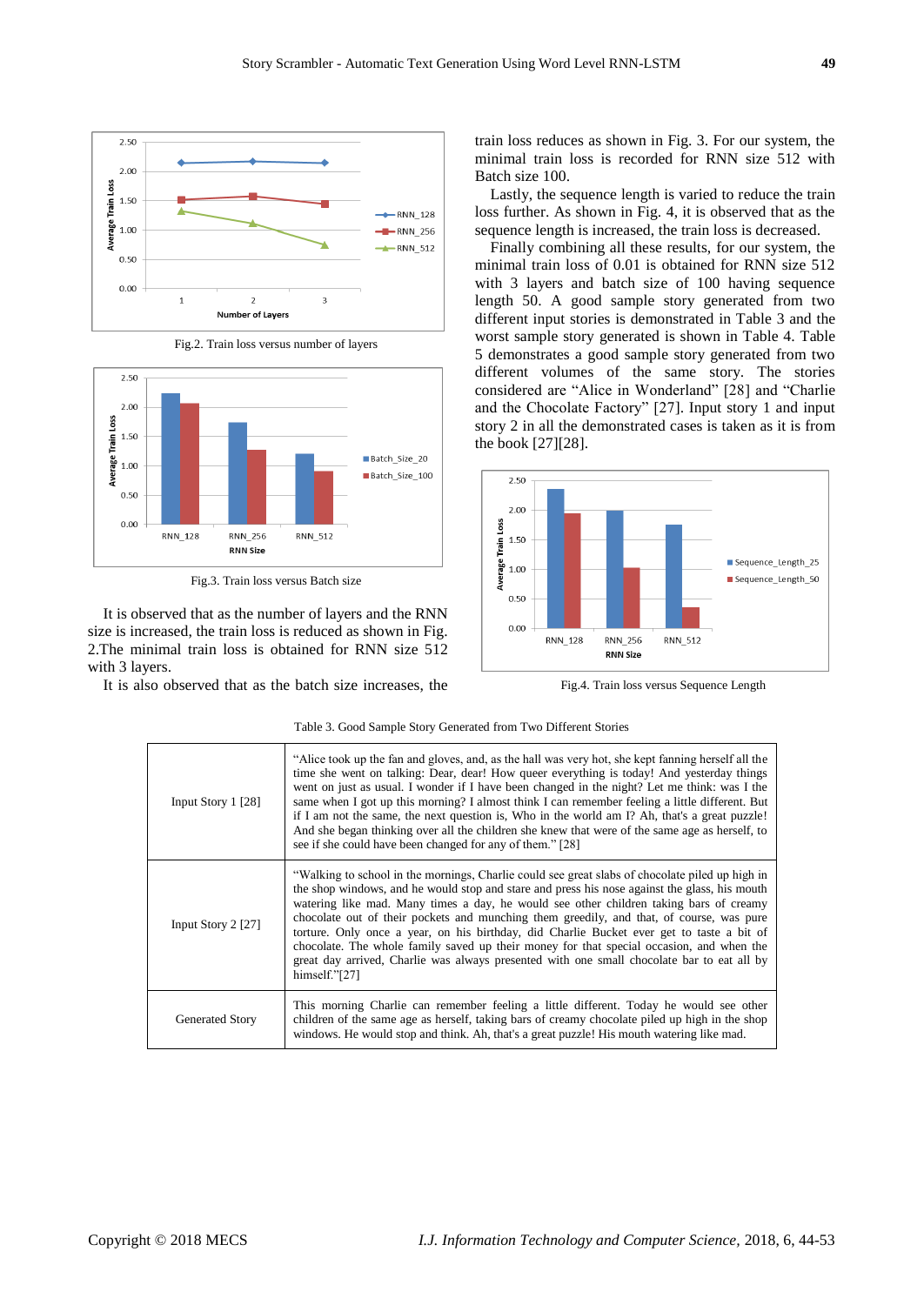#### Table 4. Worst Sample Story Generated from Two Different Stories

| Input Story 1 [28]     | "Alice was beginning to get very tired of sitting by her sister on the bank, and of having nothing<br>to do: once or twice she had peeped into the book her sister was reading, but it had no pictures or<br>conversations in it, what is the use of a book, thought Alice a book without pictures or<br>conversations? So she was considering in her own mind (as well as she could, for the hot day<br>made her feel very sleepy and stupid), whether the pleasure of making a daisy-chain would be<br>worth the trouble of getting up and picking the daisies, when suddenly a White Rabbit with pink<br>eyes ran close by her. There was nothing so very remarkable in that; nor did Alice think it so very<br>much out of the way to hear the Rabbit say to itself, Oh dear! Oh dear! I shall be late! Alice (when<br>she thought it over afterward, it occurred to her that she ought to have wondered at this, but at the<br>time it all seemed quite natural)"[28] |
|------------------------|----------------------------------------------------------------------------------------------------------------------------------------------------------------------------------------------------------------------------------------------------------------------------------------------------------------------------------------------------------------------------------------------------------------------------------------------------------------------------------------------------------------------------------------------------------------------------------------------------------------------------------------------------------------------------------------------------------------------------------------------------------------------------------------------------------------------------------------------------------------------------------------------------------------------------------------------------------------------------|
| Input Story 2 [27]     | "Here Comes Charlie. These two very old people are the father and mother of Mr. Bucket. Their<br>names are Grandpa Joe and Grandma Josephine. And these two very old people are the father and<br>mother of Mrs. Bucket. Their names are Grandpa George and Grandma Georgina. This is Mr.<br>Bucket. This is Mrs. Bucket. Mr. and Mrs. Bucket have a small boy whose name is Charlie. This<br>is Charlie. How do you do? And how did you do? And how do you do again? He is pleased to<br>meet you. The whole of this family had the six grownups (count them) and little Charlie Bucket<br>all living together in a small wooden house on the edge of a great town. The house wasn't nearly<br>large enough for so many people, and life was extremely uncomfortable for them all. There were<br>only two rooms in the place altogether, and there was only one bed."[27]                                                                                                 |
| <b>Generated Story</b> | Mr. and Mrs. Bucket have wondered. These two very old people are the father and of having<br>nothing to do. You do again? When suddenly a small boy whose name is the use of a book her<br>sister was reading. The whole of this family had no pictures or conversations in it.                                                                                                                                                                                                                                                                                                                                                                                                                                                                                                                                                                                                                                                                                            |

Table 5. Good Sample Story Generated from Different Volumes of the Same Story

| Input Story 1 [27]     | "Oh, what a man he is, this Mr. Willy Wonka! cried, Grandpa Joe. 'Did you know, for example,<br>that he has himself invented more than two hundred new kinds of chocolate bars, each with a<br>different center, each far sweeter and creamier and more delicious than anything the other<br>chocolate factories can make! Perfectly true!' cried Grandma Josephine. 'And he sends them to all<br>the four corners of the earth! Isn't that so, Grandpa Joe? It is, my dear, it is. And to all the kings<br>and presidents of the world as well. But it isn't only chocolate bars that he makes. Oh, dear me,<br>no! He has some really fantastic inventions up his sleeve, Mr. Willy Wonka has! Did you know<br>that he has invented a way of making chocolate ice cream so that it stays cold for hours and hours<br>without being in the refrigerator? You can even leave it lying in the sun all morning on a hot day<br>and it won't go runny!" [27]                                                          |
|------------------------|--------------------------------------------------------------------------------------------------------------------------------------------------------------------------------------------------------------------------------------------------------------------------------------------------------------------------------------------------------------------------------------------------------------------------------------------------------------------------------------------------------------------------------------------------------------------------------------------------------------------------------------------------------------------------------------------------------------------------------------------------------------------------------------------------------------------------------------------------------------------------------------------------------------------------------------------------------------------------------------------------------------------|
| Input Story 2 [27]     | The old man was sitting in the back of the boat and little Charlie Bucket was right beside him.<br>Charlie was holding tightly on to his grandfather's bony old hand. He was in a whirl of<br>excitement. Everything that he had seen so far, the great chocolate river, the waterfall, the huge<br>sucking pipes, the minty sugar meadows, the Oompa-Loompas, the beautiful pink boat, and most<br>of all, Mr Willy Wonka himself had been so astonishing that he began to wonder whether there<br>could possibly be any more astonishments left. Where were they going now? What were they<br>going to see? And what in the world was going to happen in the next room? Isn't it marvelous?<br>said Grandpa Joe, grinning at Charlie. Charlie nodded and smiled up at the old man. Suddenly,<br>Mr. Wonka, who was sitting on Charlie's other side, reached down into the bottom of the boat,<br>picked up a large mug, dipped it into the river, filled it with chocolate, and handed it to Charlie."<br>$[27]$ |
| <b>Generated Story</b> | Mr. Willy Wonka was in a whirl of excitement. He had seen so far the four corners of the earth!<br>He has himself invented a way of making chocolate river. He sends them to Oompa-Loompas, the<br>kings and presidents of the world. Isn't it marvelous? cried Grandma Josephine                                                                                                                                                                                                                                                                                                                                                                                                                                                                                                                                                                                                                                                                                                                                  |

Through experimentation, it is also observed that increasing the number of layers beyond three and batch size beyond 100 results into overfitting. Overfitting occurs when the model works well with all the data in the training set but fails to work with the data which is not there in training set.

To measure the accuracy of our system, the generated stories are evaluated by 7 people (H1-H7) for examining the grammar correctness, linkage of events, level of interest and uniqueness in the generated stories. The human rating values are 0 (zero), 25, 50, 75 and 95,

where each of these values indicates the percentage of the aspect to be examined in the generated story. A sample human rating for examining the linkage of events for 5 generated stories is shown in Table 6. Out of 5 generated stories, the stories 1 and 2 are generated by inputting different stories whereas stories 3, 4 and 5 are generated by inputting different volumes of the same story. Only the stories having average human evaluation percentage greater than 60 for all the aspects are accepted as correctly generated stories.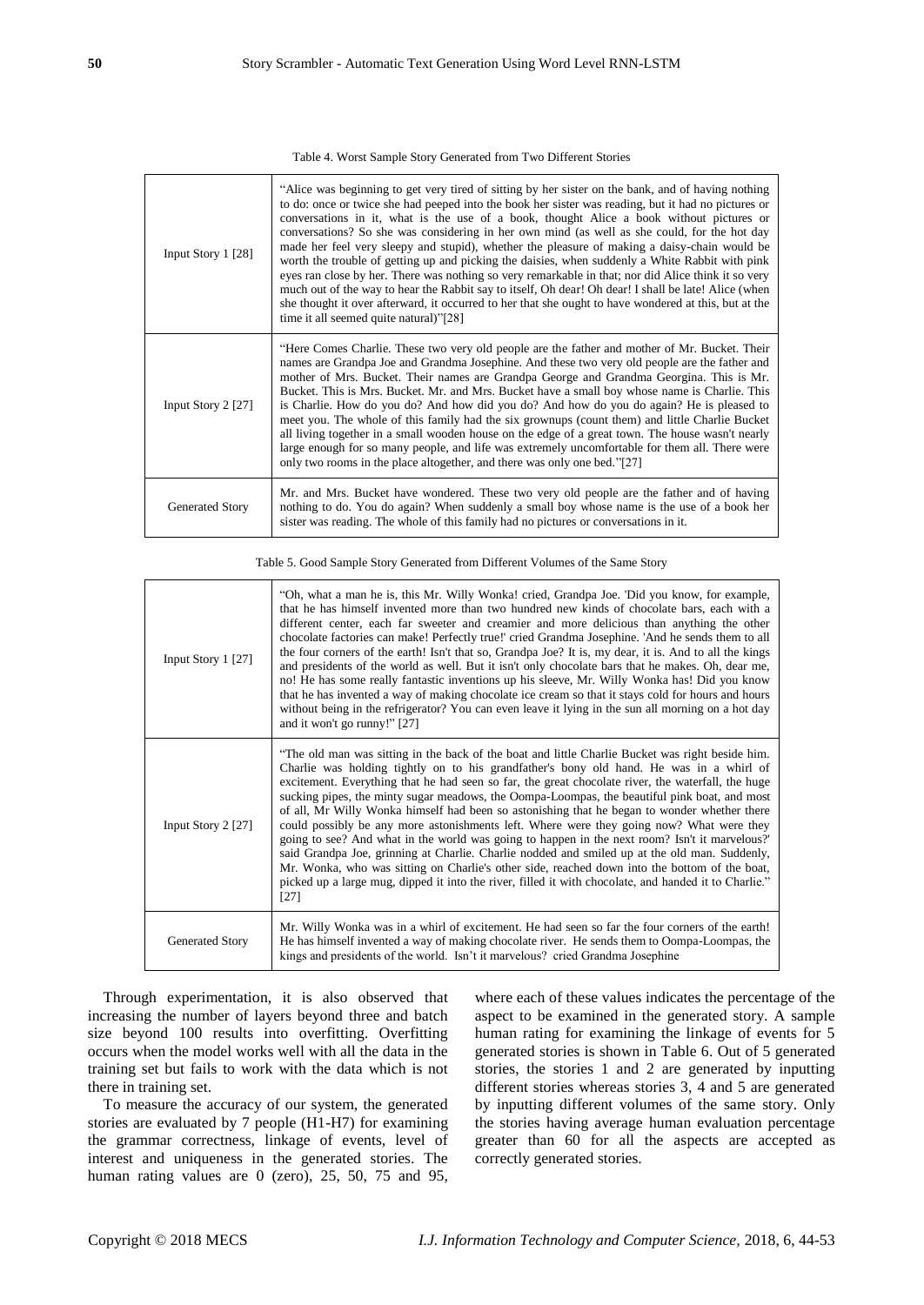|                 |                | <b>Generated Stories</b>                           |          |                                                               |          |        |  |
|-----------------|----------------|----------------------------------------------------|----------|---------------------------------------------------------------|----------|--------|--|
|                 |                | Stories Generated from<br><b>Different Stories</b> |          | Stories Generated from Different<br>Volumes of the Same Story |          |        |  |
|                 |                |                                                    | 2        | 3                                                             |          | 5      |  |
| Human<br>Rating | H1             | 75                                                 | $\Omega$ | 50                                                            | $\Omega$ | 95     |  |
|                 | H2             | 95                                                 | 25       | 75                                                            | 50       | 50     |  |
|                 | H <sub>3</sub> | 75                                                 | $\Omega$ | 95                                                            | 25       | 95     |  |
|                 | H <sub>4</sub> | 95                                                 | 25       | 95                                                            | 50       | 25     |  |
|                 | H <sub>5</sub> | 75                                                 | $\Omega$ | 95                                                            | 50       | 75     |  |
|                 | H <sub>6</sub> | 75                                                 | 25       | 50                                                            | $\Omega$ | 50     |  |
|                 | H7             | 50                                                 | $\Omega$ | 50                                                            | 25       | 50     |  |
| Average         |                | 77.14                                              | 10.71    | 72.86                                                         | 28.57    | 62.86  |  |
| Interpretation  |                | Accept                                             | Reject   | Accept                                                        | Reject   | Accept |  |

Table 6. Human Evaluation of Generated Stories for examining the linkage of events

In Table 7, the average of the human evaluation for all the aspects is given for the 5 sample generated stories and its observations and interpretation is discussed. From table 7, the story numbers 1, 3 and 5 are accepted as good generated stories as they all have average human rating percentage greater than 60 for all the four aspects considered. It is also observed that the linkage of events and grammar correctness plays a major role in the generation of a good story. In our system, we are able to achieve good linkage of events for stories generated from different stories as well, since the story generation in our system depends on the number of common words in the inputted stories. The interest level is directly proportional to the linkage of events. Uniqueness is inherently achieved for the stories generated from different input stories whereas the stories generated from different volumes of the same story strive for uniqueness.

Table 7. Average Human Evaluation for examining the grammar correctness, linkage of events, interest, and uniqueness

|                                             | <b>Generated Stories</b> |       |                                                               |       |       | <b>Stories</b> |
|---------------------------------------------|--------------------------|-------|---------------------------------------------------------------|-------|-------|----------------|
| Stories Generated from<br>Different Stories |                          |       | Stories Generated from Different<br>Volumes of the Same Story |       |       | Accepted       |
|                                             |                          |       | 3                                                             |       |       |                |
| Grammar                                     | 67.32                    | 34.86 | 71.14                                                         | 63.51 | 68.63 | 1,3,4,5        |
| Events linkage                              | 77.14                    | 10.71 | 72.86                                                         | 28.57 | 62.85 | 1.3.5          |
| <b>Interest Level</b>                       | 73.59                    | 12.38 | 67.42                                                         | 14.73 | 64.49 | 1,3,5          |
| Uniqueness                                  | 78.15                    | 28.92 | 63.26                                                         | 21.34 | 62.12 | 1,3,5          |

#### V. CONCLUSION AND FUTURE WORK

In this paper, an implementation of story scrambler system using RNN and LSTM is discussed. By increasing the values of different parameters such as the number of neurons, number of layers, batch size and sequence length, we have tried to minimize the train loss. The stories formed are also evaluated by humans and an accuracy of 63% is obtained. The accuracy of the system can be improved further by considering the contextual meaning of the words. Also, synonyms can be used to further improve the accuracy of the system. This system can be further extended for the automatic generation of messages or news articles or jokes or posts.

#### **REFERENCES**

- [1] Chandra Khatri, Sumanvoleti, Sathish Veeraraghavan, Nish Parikh, Atiq Islam, Shifa Mahmood, Neeraj Garg, and Vivek Singh, "Algorithmic Content Generation for Products", Proceedings of IEEE International Conference on Big Data, Santa Clara, CA(2015), pp.2945-2947.
- [2] S. Thomaidou, I. Lourentzou, P. Katsivelis-Perakis, and M. Vazirgiannis,"Automated Snippet Generation for Online Advertising", Proceedings of ACM International

Conference on Information and Knowledge Management (CIKM'13), San Francisco, USA, (2013), pp.1841- 1844.

- [3] Haşim Sak, Andrew Senior, and Françoise Beaufays, "Long Short-Term Memory Recurrent Neural Network Architectures for Large-Scale Acoustic Modeling". In Fifteenth Annual Conference of the International Speech Communication Association (2014).
- [4] Andrej Karpathy, Justin Johnson, and Li Fei-Fei, "Visualizing and Understanding Recurrent Networks". arXiv preprint arXiv:1506.02078 (2015).
- [5] https://www.wired.com/2013/02/android-neural-network/
- [6] Neural Networks and Deep Learning. Retrieved from: http://neuralnetworksanddeeplearning.com/
- [7] Ilya Sutskever, James Martens, and Geoffrey Hinton, "Generating Text with Recurrent Neural Networks", Proceedings of the  $28<sup>th</sup>$  International Conference on Machine Learning, Bellevue, WA, USA, (2011), pp.1017- 1024
- [8] Martens, J. "Deep learning via Hessian-free optimization", Proceedings of 27 International Conference on Machine Learning (ICML) (2010), pp.735-742.
- [9] Soniya, Sandeep Paul, Lotika Singh, "A review on advances in deep learning", Proceeding of international conference on Computational Intelligence: Theories, Applications and Future Directions (WCI), Kanpur, India,( 14-17 Dec. 2015).
- [10] Parag Jain, Priyanka Agrawal, Abhijit Mishra, Mohak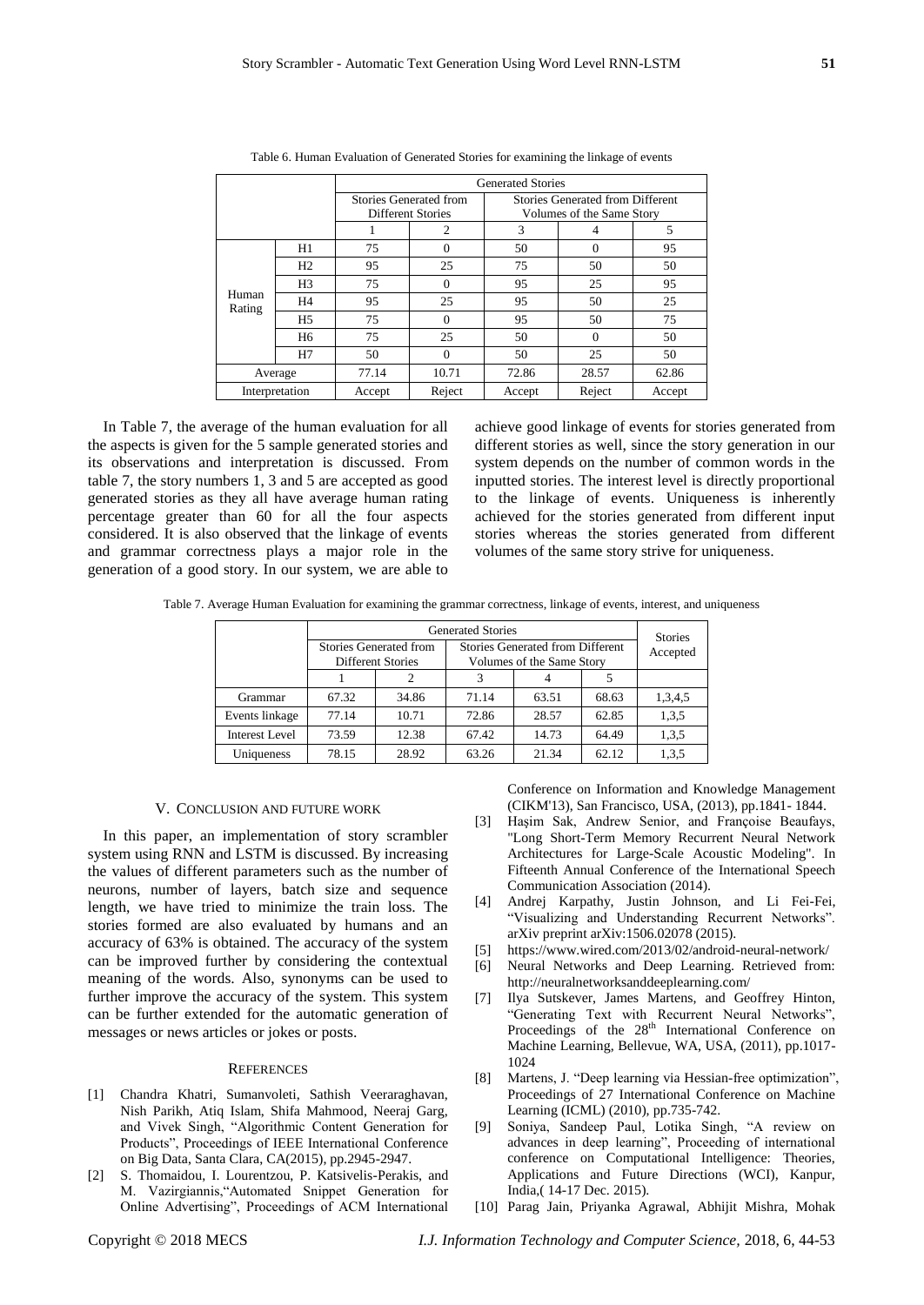Sukhwani, Anirban Laha, Karthik Sankaranarayanan, "Story Generation from Sequence of Independent Short Descriptions", In Proceedings of Workshop on Machine Learning for Creativity (SIGKDD'17)( Aug 2017), Halifax – Canada.

- [11] Boyang Li, Stephen Lee-Urban, George Johnston, and Mark O. Riedl, "Story Generation with Crowdsourced Plot Graphs" In Proceedings of the Twenty-Seventh AAAI Conference on Artificial Intelligence, Bellevue, Washington (14 – 18 July 2013) Pp 598-604.
- [12] Ramesh Nallapati, Bowen Zhou, Cicero Nogueira dos [Santos,](https://arxiv.org/find/cs/1/au:+santos_C/0/1/0/all/0/1) Caglar Gulcehre, Bing Xiang, "Abstractive Text Summarization Using Sequence-to-Sequence RNNs and Beyond", The SIGNLL Conference on Computational Natural Language Learning (CoNLL)(2016).
- [13] Dzmitry Bahdanau, Jan Chorowski, Dmitriy Serdyuk, Philemon Brakel, and Yoshua Bengio, "End-to-end attention-based large vocabulary speech recognition" CoRR, abs/1508.04395 (2015).
- [14] Ilya Sutskever, Oriol Vinyals, and Qoc V. Le., "Sequence to Sequence Learning with Neural Networks", CoRR (2014).
- [15] Jaya A.Uma G.V., "An intelligent system for semiautomatic story generation for kids using ontology" Proceedings of the 3rd Annual Computer Conference, Compute (22-23 Jan 2010), Bangalore, India.
- [16] Jaya A.Uma G.V., "An Intelligent Automatic Story Generation System by Revising Proppian's System."Communications in Computer and Information Science (2011) vol 131. Springer, Berlin, Heidelberg
- [17] Huong Thanh Le; Tien Manh Le, "An approach to Abstractive Text Summarization", In proceeding of International Conference of Soft Computing and Pattern Recognition (SoCPaR), (15-18 Dec 2013), Hanoi, Vietnam.
- [18] Le, H.T., Abeysinghe, G. and Huyck, C., "Generating Discourse Structures for Written Texts," In Proc. of COLING (2004), Switzerland.
- [19] D.Y. Sakhare, Dr. Raj Kumar, "Syntactic and Sentence Feature Based Hybrid Approach for Text Summarization", I.J. Information Technology and Computer Science, 2014, 03, 38-46, DOI: 10.5815/ijitcs.2014.03.05
- [20] Joakim Nivre, "Dependency Grammar and Dependency Parsing", In MSI report 05133, 2005.
- [21] Selvani Deepthi Kavila, Radhika Y, "Extractive Text Summarization Using Modified Weighing and Sentence Symmetric Feature Methods", IJMECS, vol.7, no.10, pp.33-39, 2015.DOI: 10.5815/ijmecs.2015.10.05
- [22] Maryam Kiabod, Mohammad Naderi Dehkordi and Saved Mehran Sharafi, "A Novel Method of Significant Words Identification in Text Summarization", Journal Of Emerging Technologies In Web Intelligence, VOL. 4, NO. 3, August 2012
- [23] Akif Hatipoglu, Sevinç Ilhan Omurca, "A Turkish Wikipedia Text Summarization System for Mobile Devices," I.J. Information Technology and Computer Science, 2016, 01, 1-10 DOI: 10.5815/ijitcs.2016.01.01
- [24] Richard S. Colon; Prabir K. Patra; Khaled M. Elleithy, "Random Word Retrieval for Automatic StoryGeneration" Proceedings of Zone 1 Conference of the American Society for Engineering Education (ASEE Zone 1) (3-5 April 2014), Copenhagen, Denmark.
- [25] Anushree Mehta; Resham Gala; Lakshmi Kurup, "A roadmap to auto story generation", 2016 International Conference on Computing for Sustainable Global Development (INDIACom), (16-18 March 2016), New Delhi, India.
- [26] Dipti Pawade, Mansi Jain, Gauri Sarode, "Methods For Automatic Text Generation",i-manager's Journal on Computer Science, Volume 4. No. 4, December 2016 - February 2017, Pp. 32-36.
- [27] Roald Dahl, "Charlie and the Chocolate Factory".
- [28] Lewis Carroll, "Alice in Wonderland"

## **Authors' Profiles**



**Dipti Yogesh Pawade** received B.E. degree in Computer Science and Engineering from Sant Gadge Baba University in 2009 and M.E. degree in Embedded System and Computing from G. H. Raisoni College of Engineering, Nagpur in 2012. Since 2012 she is an Assistant Professor in the Department of Information Technology at K. J. Somaiya

College of Engineering, Vidyavihar, Mumbai. Her interest includes Machine learning, Web Security, and Web Application Development.



**Avani Sakhapara** received B.E. degree in Information Technology from Thakur College of Engineering and Technology, Mumbai University and M.E degree in Computer Engineering from K.J. Somaiya College of Engineering, Mumbai University. Since 2009 she is an Assistant Professor in the Department of Information Technology at

K.J. Somaiya College of Engineering, Vidyavihar, Mumbai. Her interest includes Information Security, Machine Learning, Natural Language Processing and Web Application Development.



**Mansi Jain** received the B.E. degree in Information Technology from K. J. Somaiya College of Engineering, Vidyavihar, an Autonomous college affiliated to Mumbai University in 2017. Her interest includes Artificial Intelligence, Computer Vision and Algorithms.



**Neha Jain** received the B.E. degree in Information Technology from K. J. Somaiya College of Engineering, Vidyavihar, an Autonomous college affiliated to Mumbai University in 2017. Her interest includes Deep learning, application development, and data structures.



**Krushi Gada** received the B.E. degree in Information Technology from K. J. Somaiya College of Engineering, Vidyavihar, an Autonomous college affiliated to Mumbai University in 2017. Her interest includes<br>
Competitive Programming, Discrete Programming, Discrete Structures, and Artificial Intelligence.